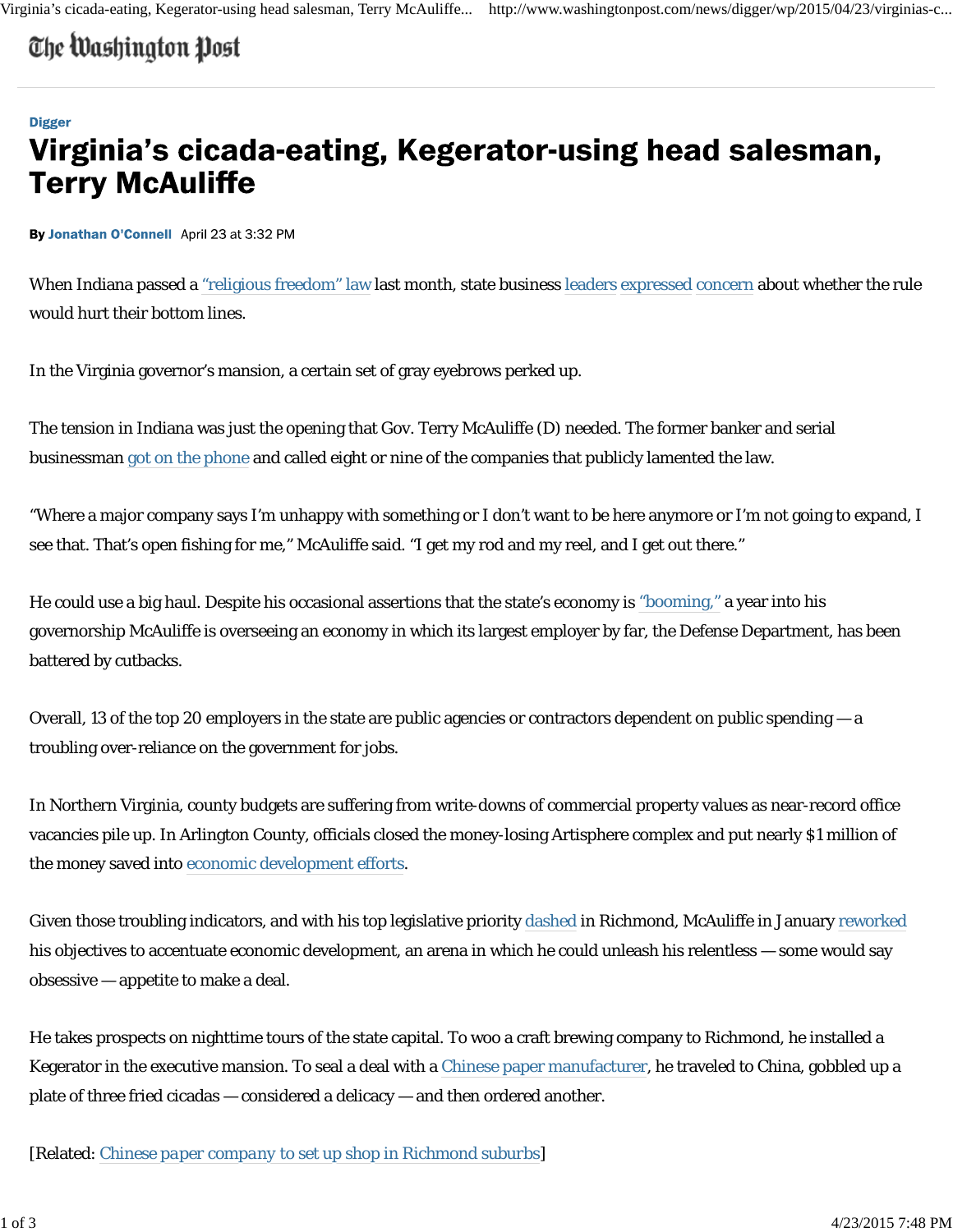Virginia's cicada-eating, Kegerator-using head salesman, Terry McAuliffe... http://www.washingtonpost.com/news/digger/wp/2015/04/23/virginias-c...

"He will go anywhere. He will call anybody. He will invite you over the executive mansion for lunch and dinner and then he will invite you over to the state capitol and give you a personal tour," said Maurice Jones, Virginia Secretary of Commerce and Trade.

"He will call some executive in the morning and say, 'I bet the governor of Tennessee or Pennsylvania didn't call you this morning. But guess what, you were the first person I thought about when I woke up this morning!'" Jones added. "Everyone knows it's a joke, but it's just one of the ways he tries to touch people."

McAuliffe became a millionaire at a young age and earned \$9.5 million in 2012 alone. As a political fundraiser in private life, he pounded the phone lines asking again and again for campaign donations.

As co-founder of GreenTech, an American company that bought a Chinese electric car manufacturer, McAuliffe was once on the other side of the bargaining table. He discussed incentives for the company with Virginia officials and later was criticized for allowing the company to open a manufacturing facility in Mississippi.

As governor he has traveled twice to China, including once to finalize a deal for a Chinese paper-making facility, when he crunched on cicadas. He has used his expansive Rolodex to call on just about any executive he thinks might be willing to take a look at the commonwealth, including a call he placed to Rex W. Tillerson, Exxon chairman and chief executive, to aid a deal for Inova to buy Exxon's Merrifield campus.

John Boyd, a New Jersey relocation consultant who has advised companies including PepsiCo and Dell, said that his clients that have worked with McAuliffe personally have been "very impressed."

"Terry McAuliffe is a superstar in corporate board rooms," Boyd said. "He is very much a pro-business Democrat, and lots of powerful incentives are being created in Virginia."

The governor's staff has tallied 362 business additions or expansions in the state since he came into office, including 256 that they say required the state's support and 41 that received financial incentives.

Among them are a \$9.5 million incentive package to help the advisory firm CEB build a new Arlington headquarters and \$5.25 million to persuade Stone Brewing Co. to build a brewery, restaurant and retail store in Richmond, a deal the governor sealed in part by visiting the company in San Diego and bringing in the Kegerator.

McAuliffe has steered a cultural middle road in his pursuit of new business. In wooing Indiana companies, he wrote a letter saying that, "in Virginia, we do not discriminate against our friends and neighbors, particularly those who are supporting local businesses and generating economic activity." He will fly to Cuba to promote trade.

Unlike many other local Democrats, however, he has not criticized the name Redskins, a moniker many Native American groups consider a racial slur but one that is borne by a team for which he would like to build a new stadium..